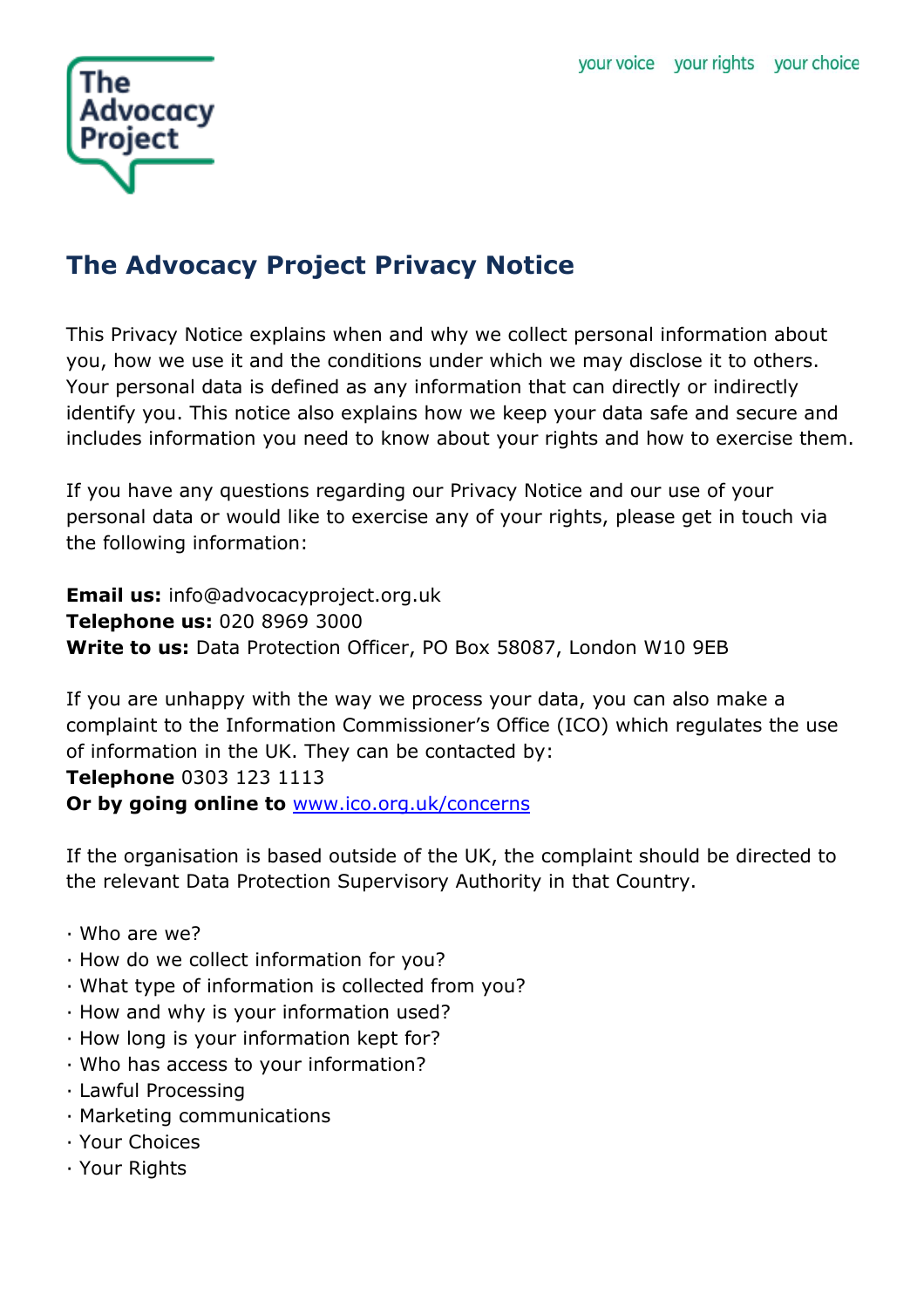- · Keeping your information safe
- · Keeping your information up to date
- · Use of 'cookies'
- · Transferring your information outside of the United Kingdom
- · Changes to this promise
- · Review of this promise

#### **1. Who are we?**

We are The Advocacy Project and for the purposes of UK Data Protection Law we are a Data Controller. We work to help marginalised and vulnerable people make effective choices about what happens in their lives. We want to make sure people across all age and care groups - including learning disability and mental health can:

- Voice their concerns
- Understand their rights
- Make effective choices about what happens in their lives.

We do this through Advocacy Services which support people individually, and user involvement projects that help organisations improve the services they offer. Our Advocacy Services are independent, confidential, and free to those receiving the service.

In this Notice, The Advocacy Project, 'we', 'us', 'our' means:

The Advocacy Project, Charity registration Number 1084106, and Registered Address Kemp House, 152-160 City Road, London, EC1V 2NX

# **2. How do we collect information from you?**

# **Information you give us directly**

For example, we may obtain information about you when you sign up to receive information about our service or events, make a donation, or if you use one of our services.

#### **When you interact with is indirectly**

This may be when your information is shared with us by a third party. For example, if someone refers you to one of our services. Your information will only be shared by your consent to do so.

# **When you visit this website**

We may, like many companies, automatically collect the following information when you visit our website: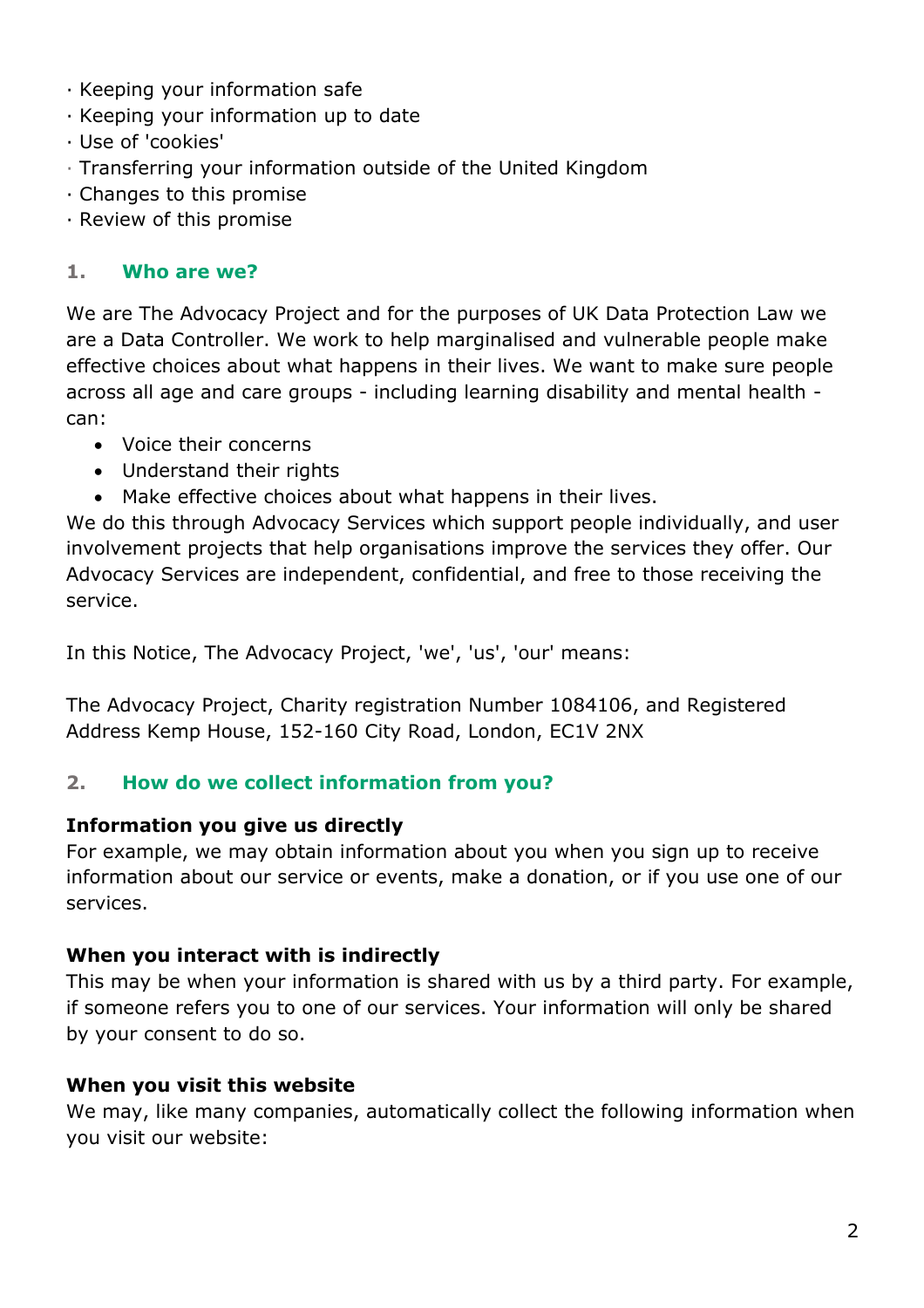Technical information, including the type of device you're using, your IP address, browser and operating system being used to connect your computer to the internet. This information may be used to improve our services with you and make your experience better.

We collect and use your personal information by using cookies on our website more information on cookies can be found under 'the use of cookies' section below. Wherever we use non-essential cookies we will request your Consent.

# **Social Media**

When you interact with us on social media platforms such as Facebook and Twitter, we may obtain information about you (for example, when you publicly tag us in an event photo). The information we receive will depend on the privacy preferences you have set on those types of platforms.

# **3. What type of information is collected from you?**

The personal information we collect, store and use might include:

- Your name and contact details (including postal address, email address and telephone number).
- Your date of birth.
- Your bank or credit card details if you make a purchase. Your card information is not held by us, it is collected by our third-party payment processors, who specialise in securing your information and processing of debit/credit card transactions.
- If we are providing a service to you, we may need to collect certain types of Special Category Data such as your ethnicity, gender and disability.

Data protection laws recognise certain categories of personal information as sensitive or special categories of data and therefore requiring greater protection, for example, information about your health, religion, sex life or sexual orientation.

We do not usually collect sensitive data about you unless there is a clear and valid reason for doing so and data protection laws allow us.

# **4. How and why is your information used?**

We may use your information for a number of different purposes, which may include:

- Keeping a record of your relationship with us.
- Carrying out our obligations under any contracts entered into between you and us.
- Providing you with the services, products or information you asked for.
- Seeking your views or comments on the services and information we provide.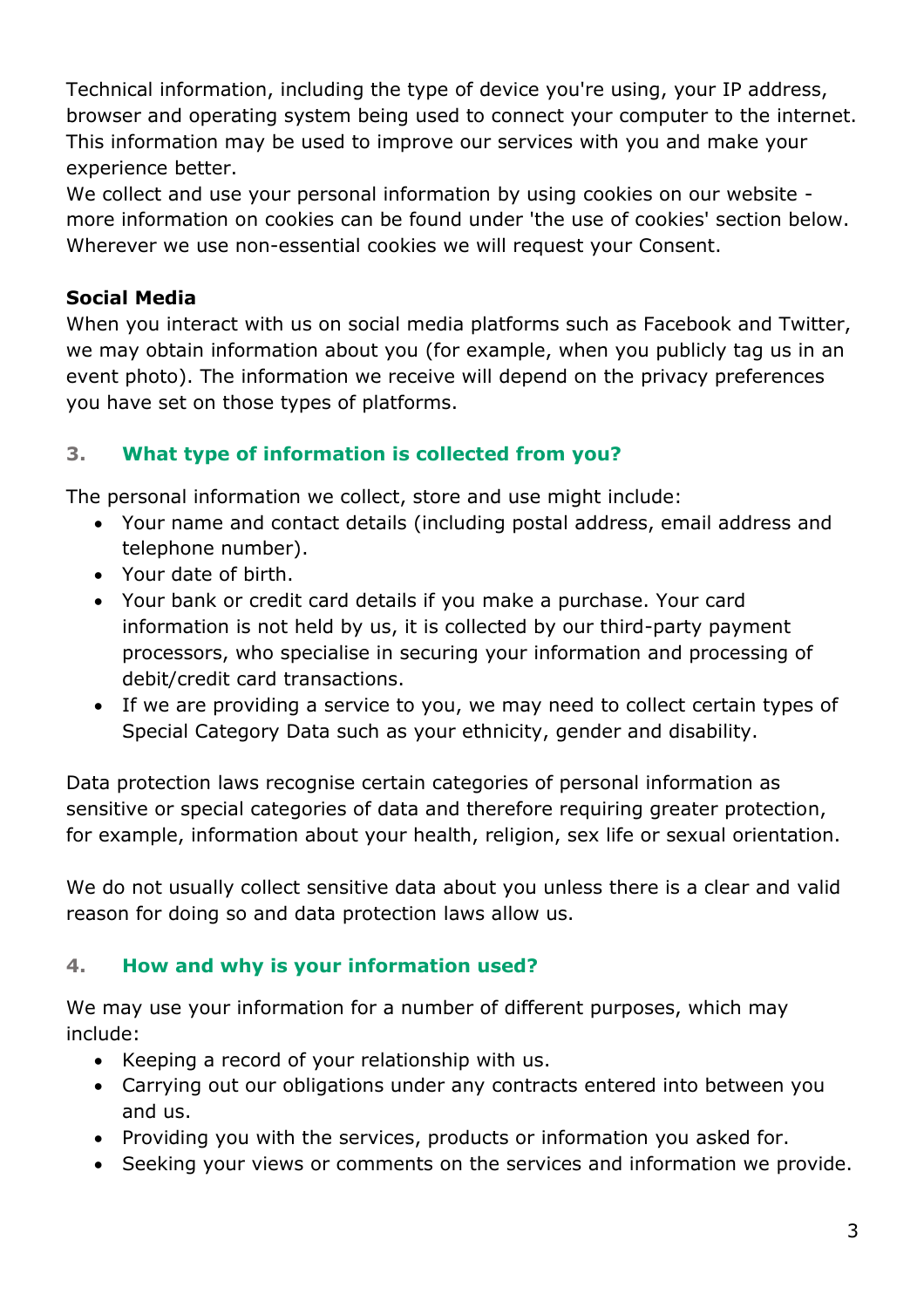- Notifying you of any changes to our services.
- Sending you communications which you have requested and that may be of interest to you. These may include information about events we may organise;
- Processing applications for job opportunities; and
- Record an event that you attend.

# **5. How long is your information kept for?**

We keep your information for no longer than is necessary for the purposes it was collected for. The length of time we keep your information for is determined upon our legal and operational considerations. For example, we are legally required to hold certain types of information to fulfil our statutory and regulatory obligations (e.g., Employment law, Health and Safety and tax/accounting purposes).

We review our retention periods on a regular basis and update our Records of Processing Activities (RoPAs) accordingly. If you would like to know more about how long, we hold your personal information for - please email info@advocacyproject.org.uk

# **6. Children and young people**

We collect data from and relating to children and young people under 16 who are receiving an service and we protect their privacy. Where appropriate, we will seek consent from a parent or guardian before collecting personal information about a child or young person. Where we are supporting a young person directly, any information will only be shared with their consent. However, we may be compelled to process the data under a legal obligation or safeguarding by law.

# **7. Who has access to your information?**

We do not sell or rent your information to third parties. We do not share your information with third parties for marketing purposes unless we have your Consent to do so. However, we may disclose your information to third parties in order to achieve other purposes set out in this policy.

# **Third parties working on our behalf**

we may pass your information to our third-party service providers, suppliers' subcontractors and other associated organisations for the purposes of completing tasks and providing services to you on their behalf, for example, to process a donation. Please be assured that your data will not be processed by these third parties for any other reason than that stated unless you have requested us to do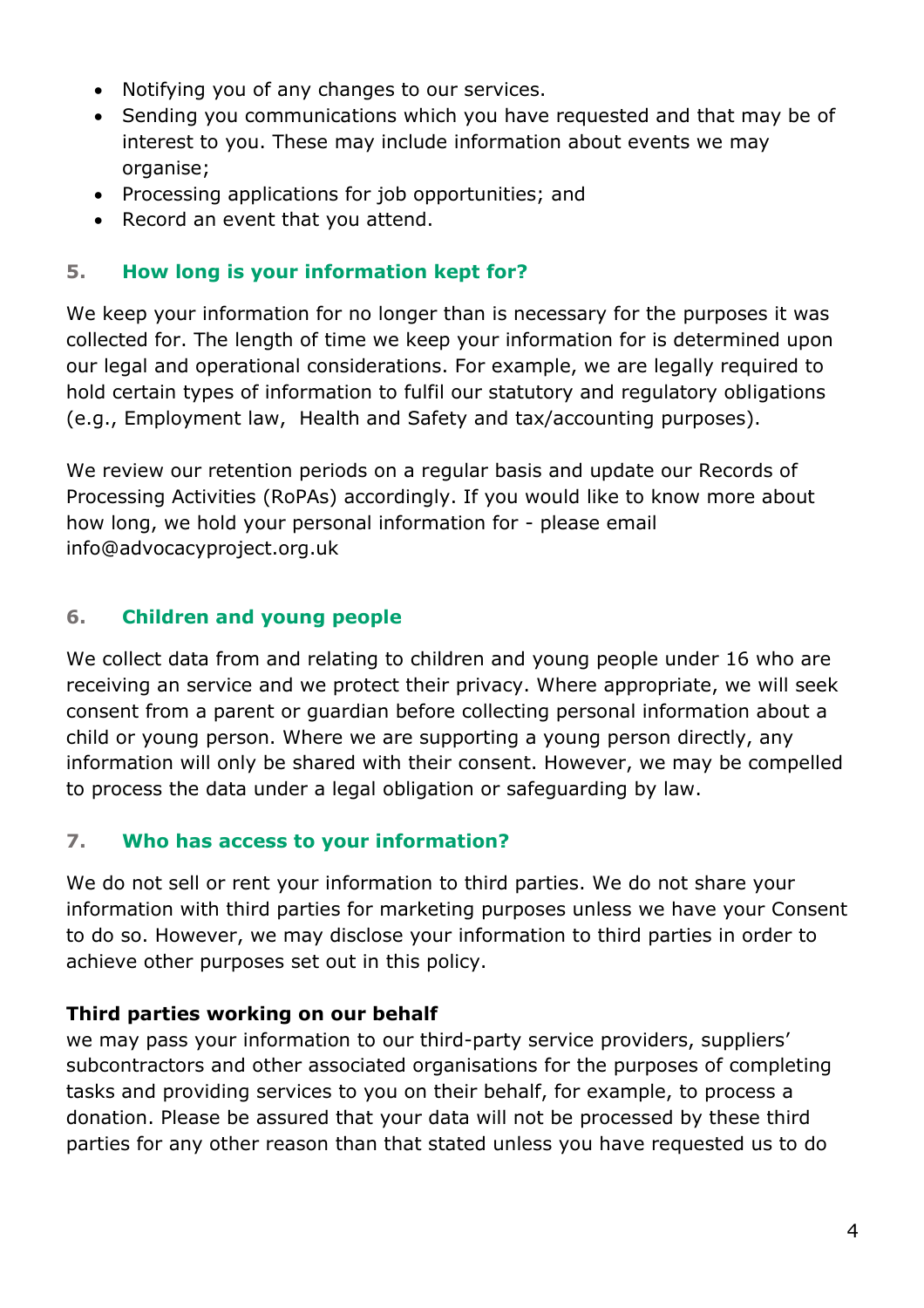so, or we are required to do so by law. For example, for the purposes of prevention of fraud or other crime or any other requirement by law.

#### **8. Lawful Processing**

Data protection law requires us to rely on one or more lawful basis for processing your personal information. Please see the following lawful grounds we use and believe are relevant and lawful under data protection laws:

#### **Specific and informed Consent**

Where you have provided your Consent to use your personal information for a certain purpose, such as to send you information by email, to enrol in one of The Advocacy's Services.

#### **Legitimate Interests**

Where it is necessary to achieve our and others' objectives as an organisation with good reason. as long as we can demonstrate that the use is fair and with your reasonable expectations. This might include but is not limited to:

- To send you communications through the post which we believe might be of interest to you.
- To personalise, enhance or modify and improve our services and communications to you to benefit our customers.
- To use one of our services
- To understand how people interact with our website, the effectiveness of our services, our promotional and marketing campaigns, and our advertising.

Whenever we use Legitimate Interest to process data, we perform a Legitimate Interest Balancing Assessment (LIA) to enable us to consider any potential impact on you (both positive and negative), and your rights under data protection laws. Your information will not be processed if our interests as an organisation override your fundamental rights and freedoms according to the law.

When we process sensitive or special category information, we require an additional legal basis under Article 9 in order to process such information under data protection laws. We will either use your Explicit Consent or another lawful grounds available to us. Occasionally, we may use our legitimate interest and an additional legal basis under article 9 that requires us to rely on another law such as Mental Capacity Act 2005. This means we will have to apply an exemption under Schedule one Part one, two or three of the Data Protection Act 2018 (DPA).

#### **Legal Obligation**

We will use this condition to process personal information where we are required by law.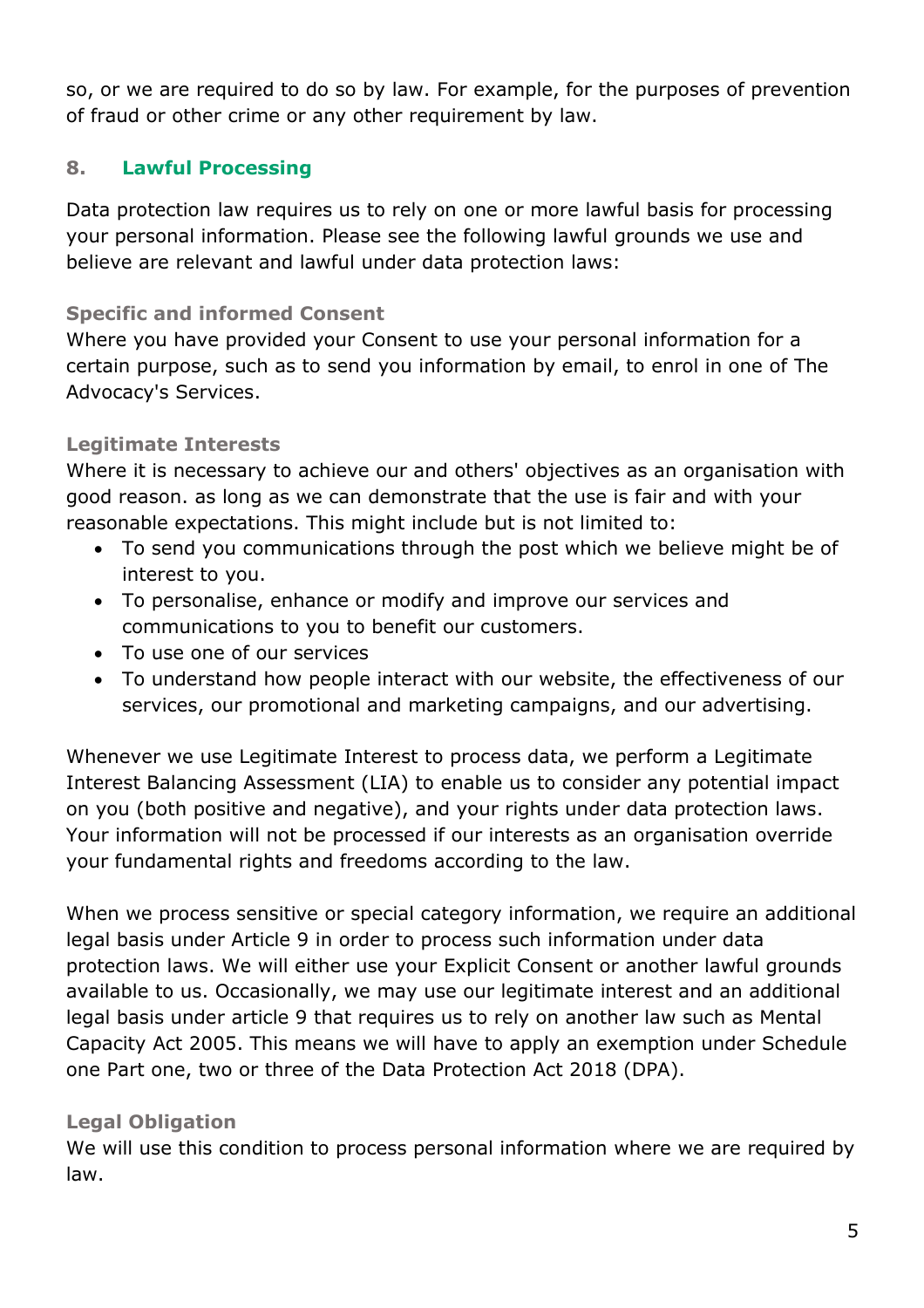#### **Performance of a contract**

Where we are entering into a contract with you, for example where you may purchase a ticket to an event we have organised.

#### **Vital Interests**

Where it is necessary to protect your life or your health. An example would be in the case of a medical emergency by an individual attending one of our events).

# **Fundraising and Marketing Communications**

Your contact details may be used to provide you with information about our services, our fundraising opportunities on behalf of our clients.

#### **Post**

We may from time to time send you marketing communications through the post. If you prefer not to hear from us this way, please get in contact and let us know by any of the contact details listed at the beginning of this Privacy Notice.

# **Phone/Email/Text**

We will only send you marketing communications by email, text and telephone if you have explicitly provided your Consent. You may opt-out of our marketing communications at any time by clicking the unsubscribe link at the end of our marketing emails.

# **Your Choices**

We respect and value your choices. You have a choice whether or not you wish to receive information from us. If you do not want to receive direct marketing communications from us about our services, you can opt-out at any time by contacting a member of the team at any of the contact details listed. We are committed to putting you in control of your data and you are free to change your marketing preferences at any time, including if you do not want to receive further contact in regard to marketing purposes. Please contact us and we will be sure to amend your preferences:

Email us: info@advocacyproject.org.uk Telephone us: 020 8969 3000 Write to us: PO Box 58087, London W10 9EB

# **Your Rights**

Under data protection laws in the UK, you have certain rights over the personal information that we hold about you. Here is a summary of the rights we think apply: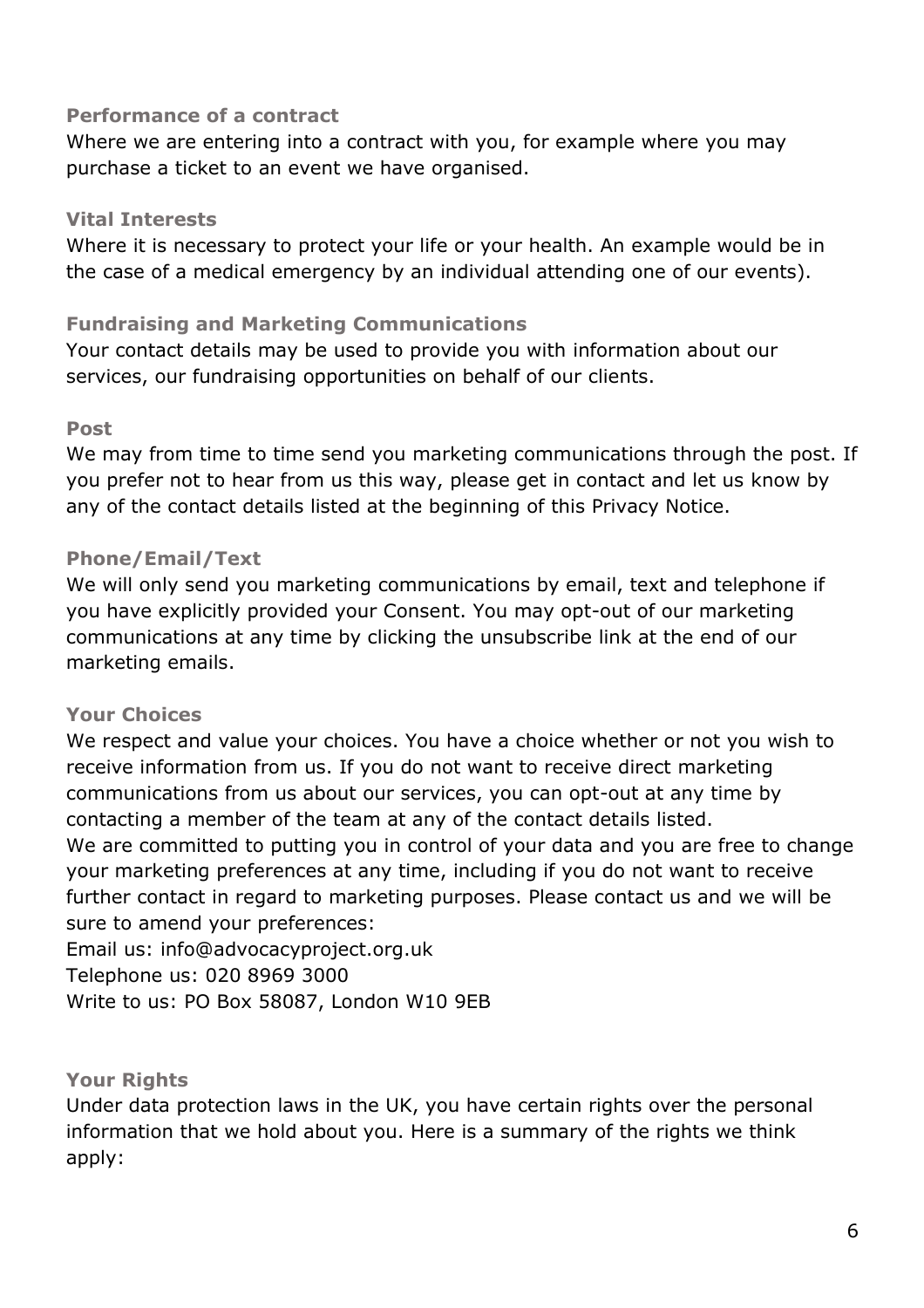#### **Right to be Informed**

You have the right to be informed as to how we use your data under what lawful basis we carry out any processing. This Privacy Notice sets this information out however if you would like further information or feel that your rights are not being respected please get in contact with any of the details listed above.

#### **Right of Erasure**

You may ask us to delete some or all of your information we hold about you. Sometimes where we have a legal obligation we cannot erase your personal data.

#### **Right to Object**

You have the right to object to processing where we are using your personal information such as where it is based on legitimate interests or for direct marketing.

# **Inaccurate personal information corrected**

inaccurate or incomplete information we hold about you can be corrected. The accuracy of your information is important to us and we are working on ways to make this easier for you to review and correct the information that we hold about you. We will also carry out an annual accuracy check and contact you to ensure your information is up to date. If any of your information is out of date or if you are unsure of this, please contact through any of the contact details listed in this section.

# **Right of restriction**

You have a right to restrict the processing of some or all of your personal information if there is a disagreement about its accuracy, or we are not lawfully allowed to use it.

#### **Right to Access your information**

You have a right to request access to a copy of your personal information that we hold about you, along with the information on what personal information we use, why we use it, who we share it with, how long we keep it for and whenever it has been used for automated decision making. You can make a request for access free of charge and proof of identity is required.

# **Automated decision making**

Automated decision-making takes place when an electronic system uses personal information to make a decision without human intervention. You have the right question the outcome of automated decisions that may create legal effects or create a similar significant impact on you.

#### **Portability**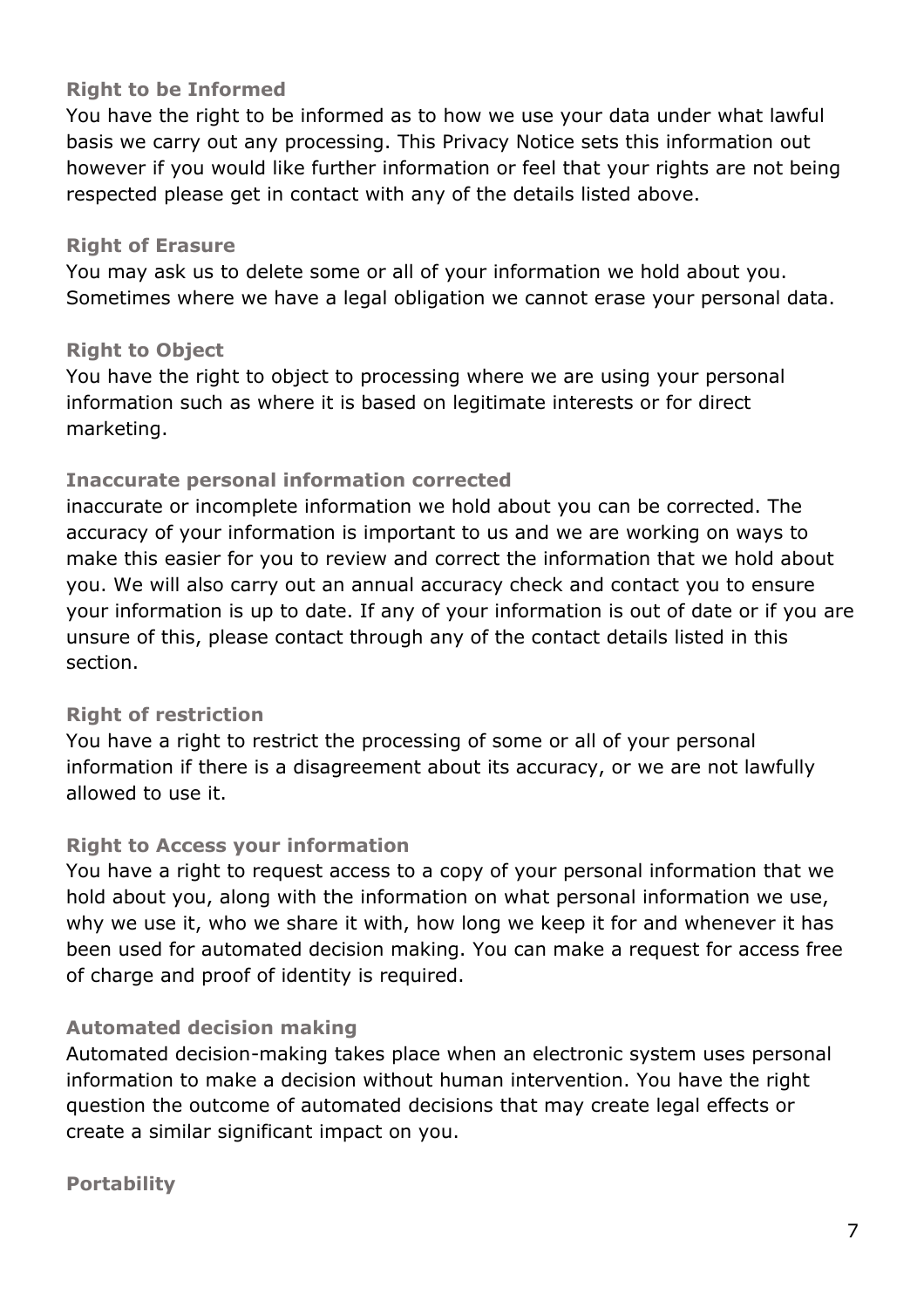You can ask us to provide you or a third party with some of the personal information that we hold about you in a structured. commonly used, electronic form so it can be easily transferred.

# **9. Keeping your information safe**

We take looking after your information very seriously. We have implemented appropriate physical, technical and organisational measures to ensure that your personal information is secure when under our control, both on and offline, from improper access, use, alteration, destruction and loss.

Any sensitive information (such as your credit or debit card details or any information that is classed as sensitive or special category data) is encrypted and protected. All debit and credit card details are passed securely to our payment processing partner, according to the Payment Card Industry Security Standards.

# **10. Keeping your information up to date**

We take reasonable steps to ensure your information we hold of you is accurate and up to date. We review our data annually. We really appreciate it if you let us know when you contact details change to ensure we have the most up to date record of you.

# **11. Use of 'cookies'**

Like many other websites, this website uses 'cookies'. \_'Cookie'\_ is a name for a small file, usually of letters and numbers, which is downloaded onto your device such as your computer, mobile phone or tablet. Cookies allow websites recognise your device so that the sites can work more efficiently, and also gather information about how you use the site.

# **How do we use Cookies?**

We use Cookies to distinguish you from other users of our website. This helps us to provide you with a positive experience when you come to our website.

# **The Cookies we use**

We use the categorisation set out by the International Chamber of Commerce in their UK Cookie Guide. We use all four categories of Cookies:

- Strictly necessary Cookies are essential for you to move around our website and use its features.
- Performance Cookies collect anonymous information about how you use our site, like which pages are visited most.
- Functionality Cookies collect anonymous information that remembers choices you make to improve your experience, like your text size or location. They